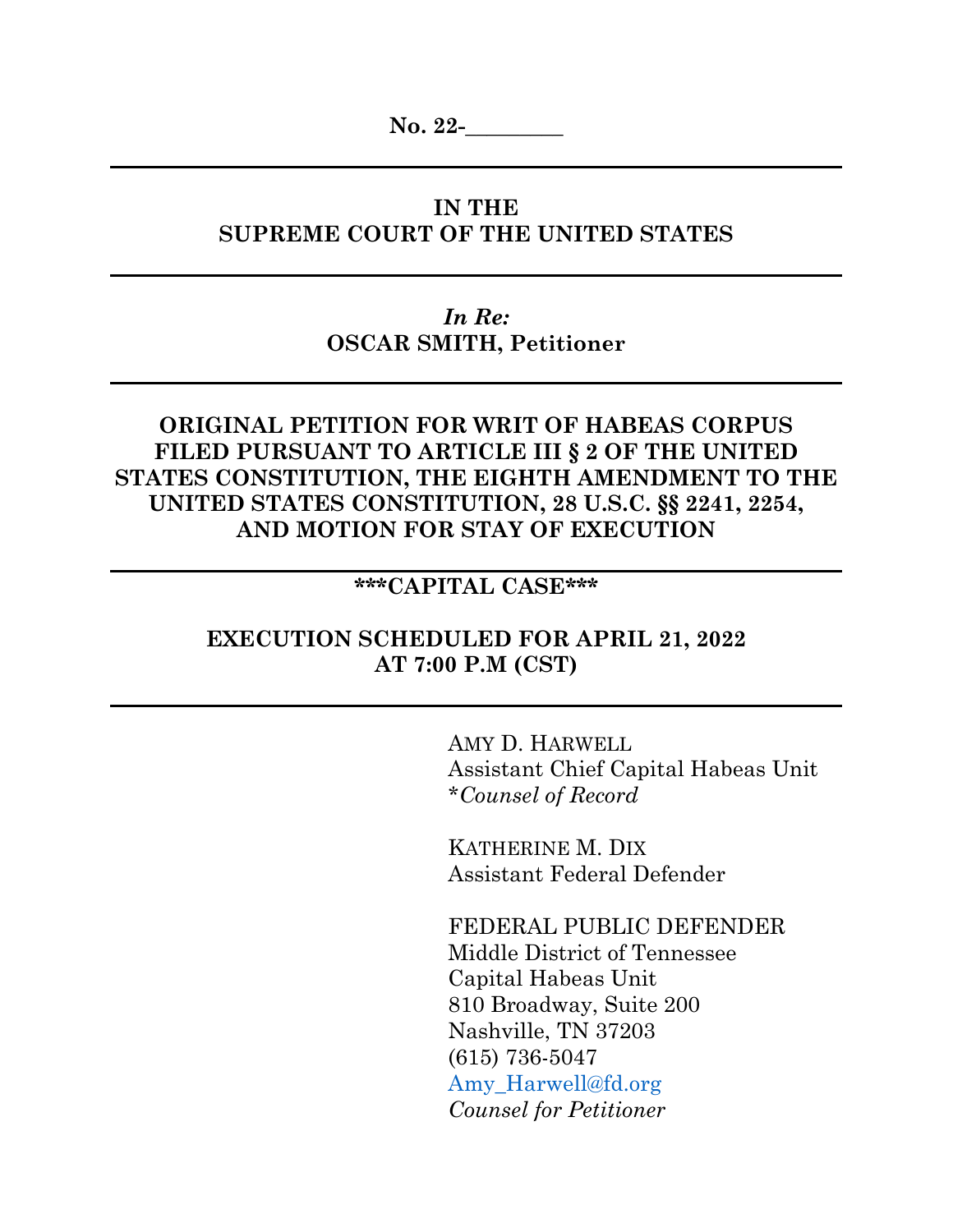#### **\*\*\*CAPITAL CASE\*\*\***

### **I. INTRODUCTION**

For thirty-two years, Oscar Smith has maintained his innocence. Now, despite DNA proof that he is actually innocent of the crime, he sits on death watch condemned to die for the gruesome murders of his family. New technology not available until earlier this year has established that an unknown perpetrator's DNA is mixed with the victim's blood on the murder weapon found at the scene of the crime. However, because the technology that allowed this DNA to be isolated was not previously available, Mr. Smith did not have this evidence to raise in his first habeas petition. Now, the AEDPA bars Mr. Smith from seeking federal review of his claim of actual innocence, effectively suspending the writ of habeas corpus in violation of the constitution.

### **II. STATEMENT OF THE CASE**

Mr. Smith entered a plea of not guilty on November 8, 1989. Pretrial, he filed a notice of alibi. At his 1990 trial, his counsel countered the state's wholly circumstantial evidence case with proof that he was traveling to Kentucky at the time his family was killed. *See State* v*. Smith*, 868 S.W.2d 561, 566 (Tenn. 1993). A jury nevertheless found him guilty and sentenced him to death. The Tennessee Supreme Court affirmed his convictions and sentences on direct appeal. *Id*.

Mr. Smith's state post-conviction petition was filed in 1997 and was denied by the trial court, and the Tennessee Court of Criminal Appeals affirmed. *Smith* v*. State*,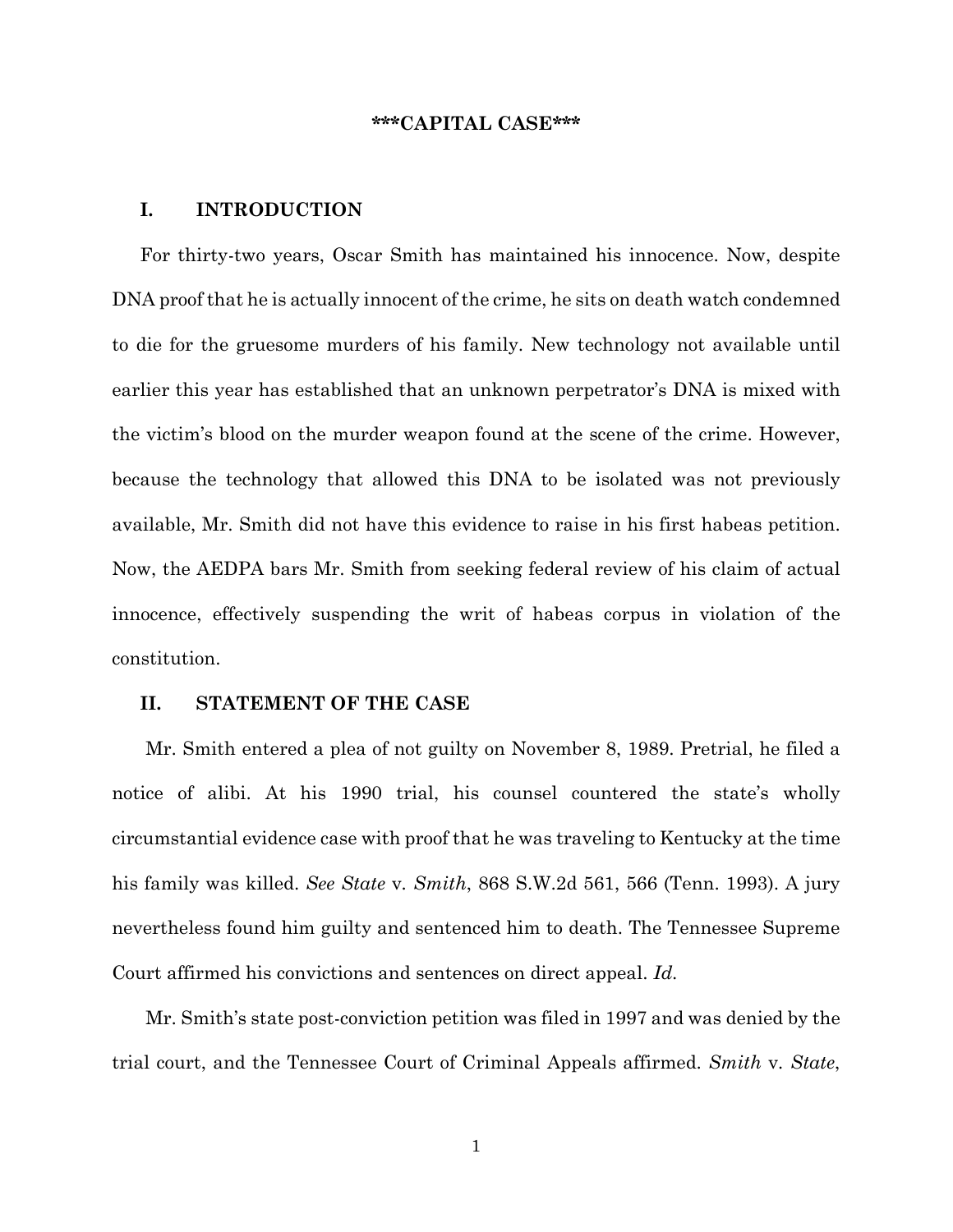No. 01C01-9702-CR-0048, 1998 WL 345353 (Tenn. Crim. App. June 30, 1998), *perm. app. denied*, (Tenn. Jan. 25, 1999).

Mr. Smith thereafter filed a timely federal petition for writ of habeas corpus pursuant to 28 U.S.C. § 2254. The district court dismissed the petition, *Smith* v*. Bell*, No. 3:99-cv-0731, 2005 WL 2416504 (M.D. Tenn. Sept. 30, 2005), and the United States Court of Appeals for the Sixth Circuit subsequently affirmed the judgment, *Smith* v*. Bell*, 381 F. App'x 547 (6th Cir. 2010).

This Court later remanded the case for further consideration in light of *Martinez*  v*. Ryan*, 566 U.S. 1 (2012). *Smith* v*. Colson*, 566 U.S. 901, *reh'g denied*, 566 U.S. 1005 (2012). On remand, the district court analyzed Mr. Smith's claims under *Martinez* and once again determined that he was not entitled to relief. *Smith* v*. Carpenter*, No. 3:99-cv-731, 2018 WL 317429 (M.D. Tenn. Jan. 8, 2018). The Sixth Circuit denied him a certificate of appealability and dismissed the case. *Smith* v*. Mays*, No. 18-5133, 2018 WL 7247244 (6th Cir. Aug. 22, 2018), *cert. denied*, 139 S. Ct. 2693 (2019).

On November 3, 2021, the Tennessee Supreme Court entered an order setting an April 21, 2022 execution date for Mr. Smith.

Within three business days of receiving proof establishing his actual innocence, Mr. Smith filed for relief in state court. Without responsive briefing by the state, the state court denied relief on April 11, 2022, finding that Mr. Smith was not entitled to relief. Despite having "no reason to doubt" that the new DNA testing revealed that the DNA on the awl was not Mr. Smith's, the state court denied an evidentiary hearing or any additional process, because Mr. Smith did not satisfy the gatekeeping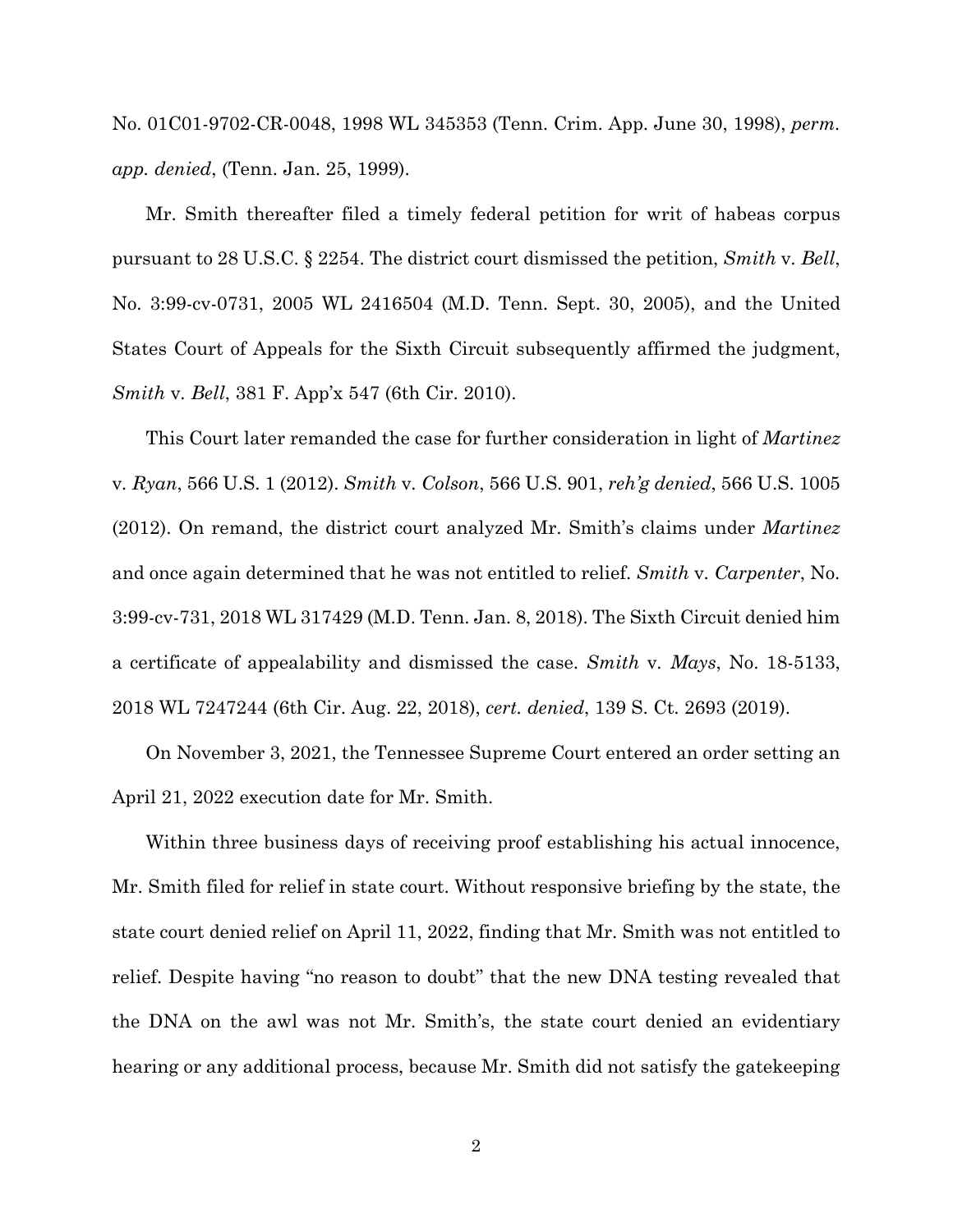technicalities required by the Tennessee statutory procedures. The state trial court nonetheless found that Mr. Smith's filing was not an attempt to unreasonably delay the execution of his sentence or the administration of justice: "[T]his Court has no reason to believe the timing results from an attempt to unreasonably delay the execution of sentence or administration of justice." The court found Mr. Smith had been diligently pursuing this new evidence since learning of the availability of the new technology.

Mr. Smith immediately filed a notice of appeal and requested expedited briefing on his claim. On April 13, 2022, Mr. Smith filed an application for permission to appeal and requested expedited briefing. The Court of Criminal Appeals issued a memorandum opinion on April 14, 2022. Thereafter, the Tennessee Supreme Court denied review of his claim.

Mr. Smith then initiated an action in the United States District Court for the Middle District of Tennessee, pursuant to 42 U.S.C. § 1983 and the First and Fourteenth Amendments, alleging that the relevant Tennessee post-conviction procedures denied him his constitutional rights to procedural due process and access to courts to vindicate his DNA claim of actual innocence. *Smith* v*. Lee*, M.D. Tenn. Case No. 3:22-cv-00280, D.E. 1, 3. On April 20, 2022, the district court dismissed Mr. Smith's action and denied his request for injunctive relief. *Smith* v*. Lee*, M.D. Tenn. Case No. 3:22-cv-00280, D.E. 17, 18.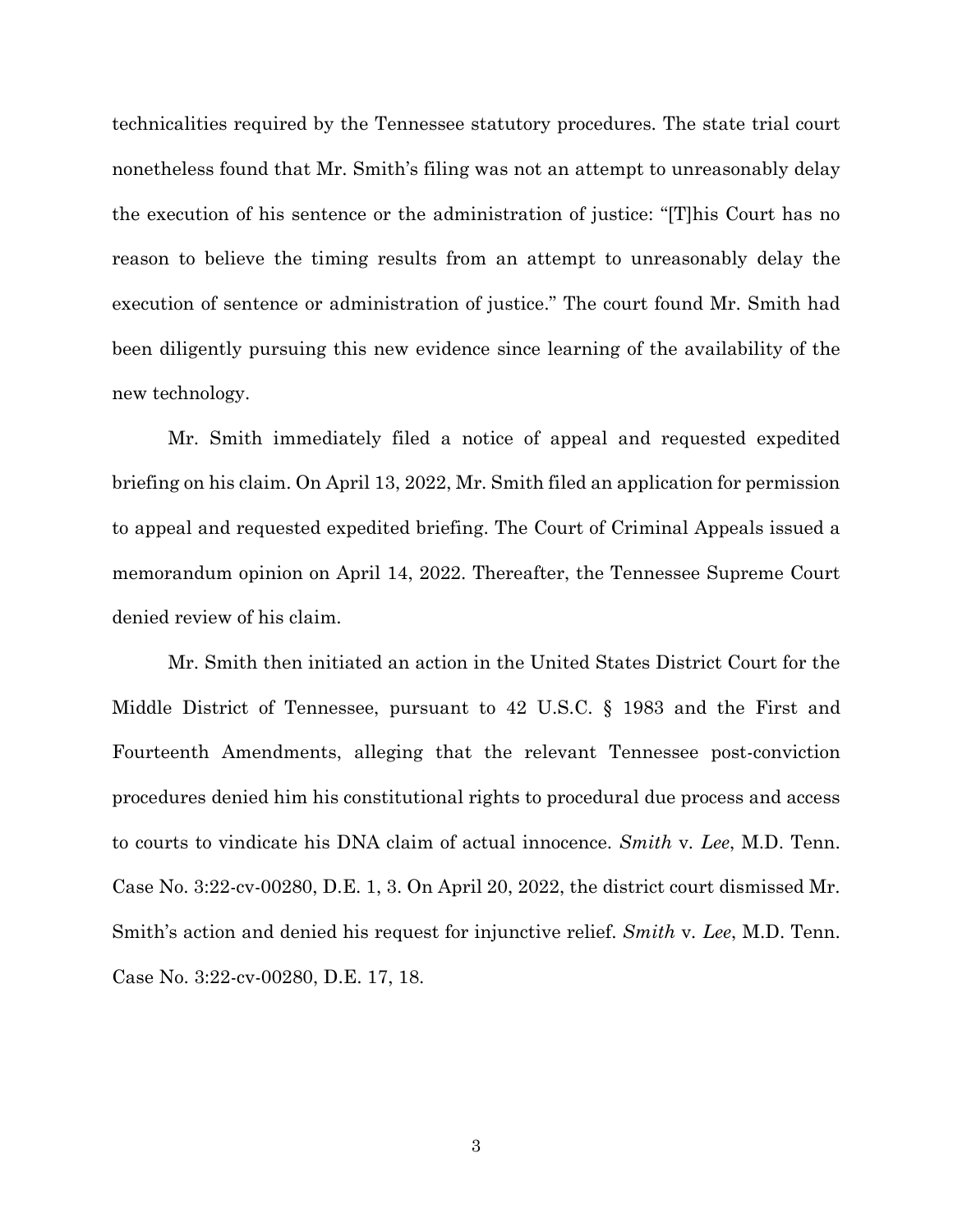#### **III. Newly Discovered Scientific Evidence of Actual Innocence**

On March 30, 2022, Serological Research Institute (SERI) reported the presence of unknown DNA—*that does not match Mr. Smith*—on the handle of the murder weapon in this case. Mr. Smith has moved expeditiously to obtain review and relief based upon this new evidence of actual innocence prior to his April 21, 2022 execution.

Earlier this year, Mr. Smith learned that new scientific procedures and technology were available to obtain a DNA profile from an unidentified but identifiable fingerprint left on the awl used in the murders of his family. Though it has been theoretically possible to develop "touch DNA" for several years, the Applied Biosystems™ GlobalFiler™ PCR Amplification Kit was not developed until 2012 and did not become available in most labs until after 2017. Moreover, the fully continuous probabilistic genotyping software program used for analysis on the awl, BulletProof Sentry, was not available until 2022.

Mr. Smith swiftly obtained an agreement from the prosecution to conduct testing on the awl used in the murders. On January 19, 2022, the state court ordered the release of the awl to SERI, a company meeting the standards adopted pursuant to the DNA Identification Act of 1994, as required by Tennessee Code Annotated § 40-30-310. A subsequent order released the known samples to be used for comparison using the new technology.1

<sup>&</sup>lt;sup>1</sup> The re-release of the known samples was required because the known samples were analyzed in 2016, prior to the advent of the new technology used to isolate the perpetrator's DNA.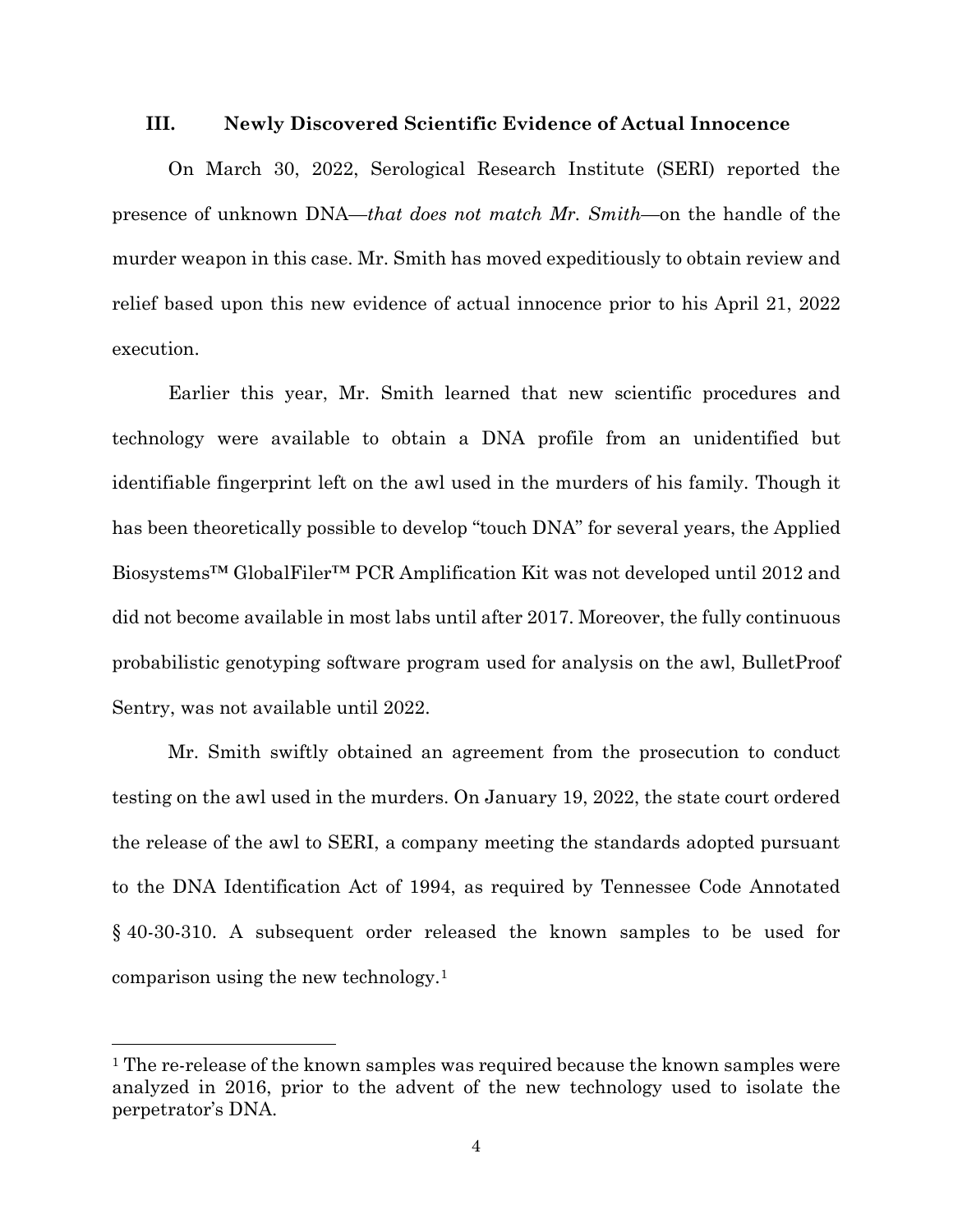As Mr. Smith has known it would be, the results of the analysis proved that it was *not* his DNA on the murder weapon. SERI's March 30, 2022 DNA report confirmed that an identifiable DNA profile was found on the awl mixed with one of the victim's blood, but Mr. Smith was *definitively excluded* as the contributor of that DNA—as were the three victims. The SERI report's "Results Summary" reads:

7. Awl Handle (Item 17-1): Chad Burnett could be included as a contributor to the DNA results obtained from the item. Oscar Smith, Jason Burnette, and Judy Smith are excluded as contributors to the DNA results obtained from this item.

SERI Report at 1.

The report later elaborates on "Results and Conclusions." In pertinent part it

sets out:

- 7. Awl Handle (Item 17-1):
	- a. A DNA mixture was obtained.
	- b. The DNA mixture was interpreted as originating from two contributors with a major male contributor. Chad Burnette could be the major contributor to this mixture. The chance that a randomly selected, unrelated person would have the same profile as the major contributor is approximately 1 in 4 octillion.
	- c. Oscar Smith, Jason Burnette, and Judy Smith are all excluded as contributors to the DNA results obtained from this item.
	- d. the minor portion of the mixture is suitable for comparison.

*Id.* That is, the SERI report definitively shows that the DNA on the bloody awl found

at the scene is a mixture of two people: the major contributor to the mixture is—

almost certainly—Chad Burnette. This makes sense as the awl was found close to

Chad's body, and he suffered numerous "puncture" wounds that the medical examiner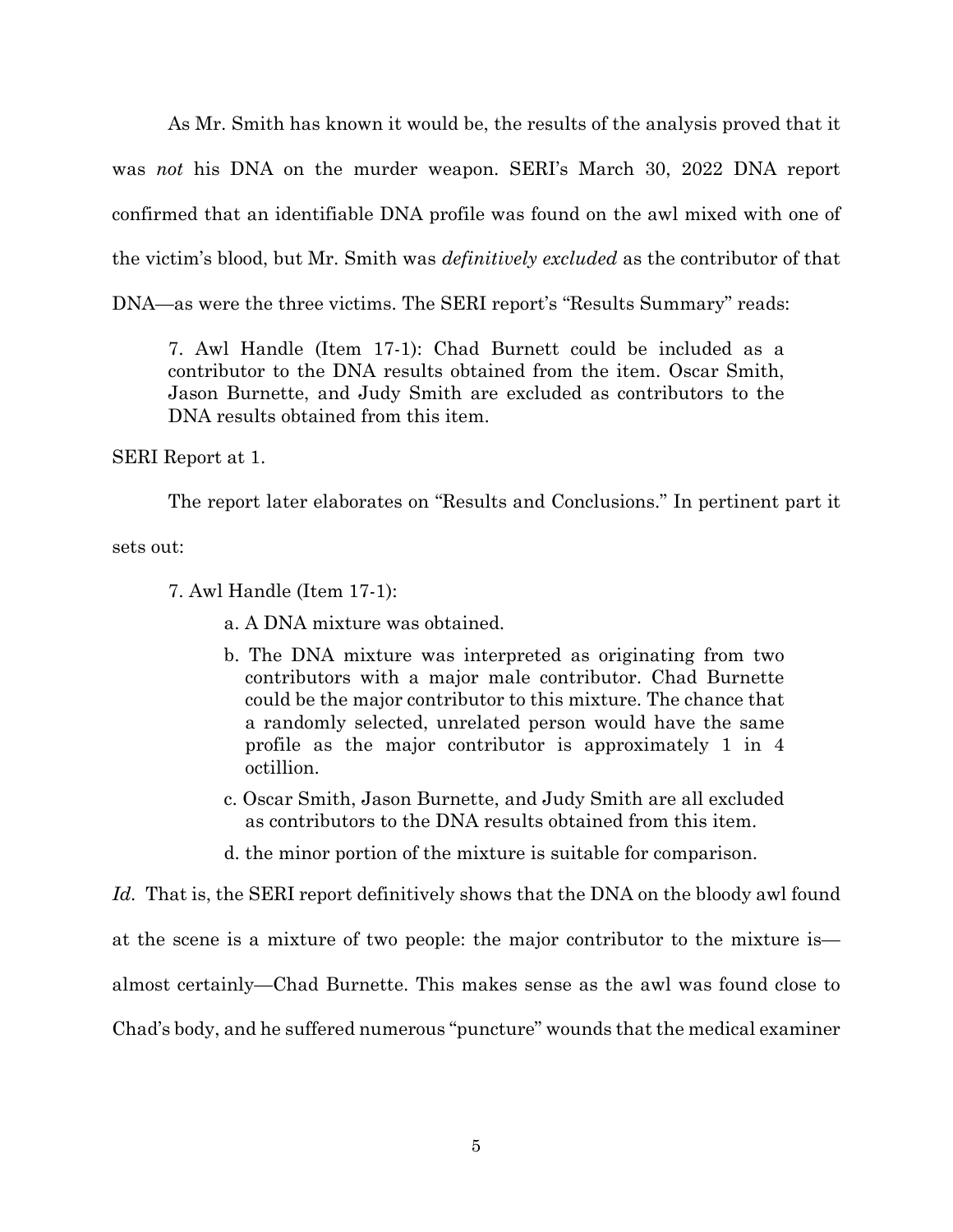described as having come from a weapon similar in type to an icepick or awl. The "minor" contributor to the mixture is an unknown person but is *not* Oscar Smith.

There is DNA on the awl used in the murders that cannot be connected to any individual purported to have been present at the scene of the crime. The only person known to have used the awl was the perpetrator—hence, the DNA on the awl mixed with Chad's is that of the perpetrator—not Oscar Smith. After 32 years of adamantly asserting his innocence, Oscar Smith finally has proof that someone else murdered his family. Indeed, he now has both the perpetrator's fingerprints and DNA.

Despite Mr. Smith's proof of his actual innocence, the state and federal courts have closed their doors to his petitions for relief. The AEDPA bars second or successive petitions unless a petitioner can demonstrate a constitutional error but for which "no reasonable factfinder would have found the applicant guilty of the underlying offense." 28 U.S.C. § 2244(b)(2)(B). For this reason, Mr. Smith did not make application to the district court of the district in which he is held or the court of appeals. Mr. Smith's new DNA proof satisfies 28 U.S.C. § 2244(b)(2)(B)(i): the factual predicate for the claim could not have been discovered previously through the exercise of due diligence. However, because this Court has never established a constitutional right prohibiting the conviction or execution of the actually innocent, Mr. Smith cannot establish the requirements of Section 2244(b)(2)(B)(ii).

### **IV. CLAIM FOR RELIEF:**

Executing Mr. Smith without affording him a full and fair hearing in which he could make a persuasive demonstration of his innocence would violate his federal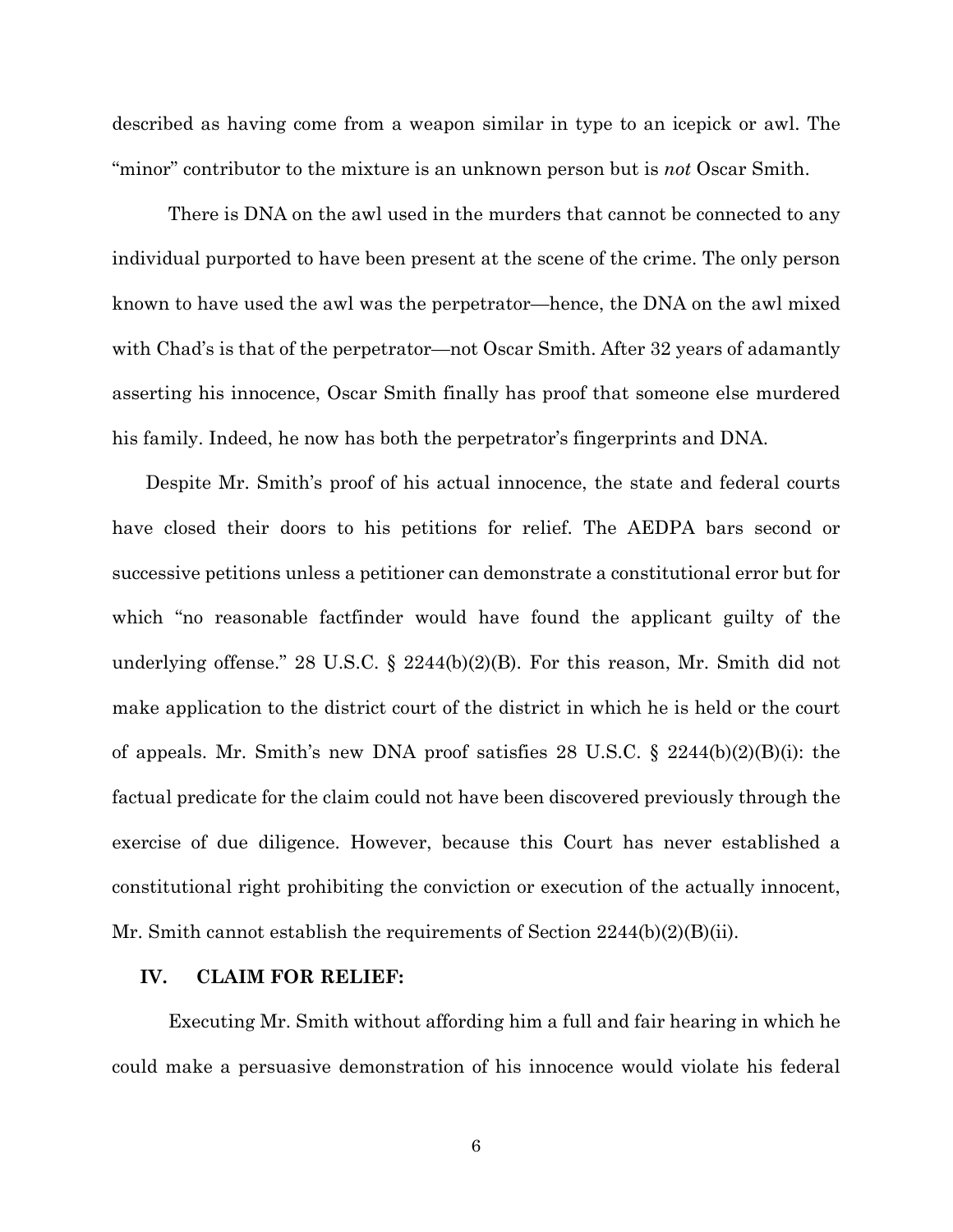constitutional rights to due process and freedom from cruel and unusual punishment as guaranteed by the Eighth and Fourteenth Amendments. *See Herrera* v. *Collins*, 506 U.S. 390, 417 (1993) (assuming a "truly persuasive demonstration of actual innocence made after trial would render execution of a defendant unconstitutional"); *House* v*. Bell*, 547 U.S. 518, 554 (2007) (same). Because this case involves exceptional circumstances and Mr. Smith cannot obtain adequate relief from any other court, as required by this Court's Rule 20.2 and 20.4, this Court should use its discretionary powers to grant Mr. Smith's petition for writ of habeas corpus. *See* 28 U.S.C. § 2241.

#### **A. The Eighth Amendment bars the execution of the innocent.**

In *Herrera*, five Justices unequivocally found that the execution of an innocent person violates the Constitution. *See* 506 U.S. at 419 ("[T]he execution of a legally and factually innocent person would be a constitutionally intolerable event.") (O'Connor, J., joined by Kennedy, J., concurring); *id.* at 431 ("[T]he Constitution forbids the execution of a person who has been validly convicted and sentenced but who, nonetheless, can prove his innocence with newly discovered evidence.") (Blackmun, J., joined by J.J. Stevens and Souter, dissenting). Nevertheless, this Court has only "assume[d]," without deciding, that the execution of the innocent is unconstitutional. *Id.* at 417 (opinion of Rehnquist, C.J.).

The Court in *Herrera* based its Eighth Amendment analysis on the idea that "constitutional provisions [] have the effect of ensuring against the risk of convicting an innocent person." *Id.* at 398–99. Since *Herrera* was decided, the country has grown increasingly skeptical of the infallibility of our criminal justice system. When *Herrera*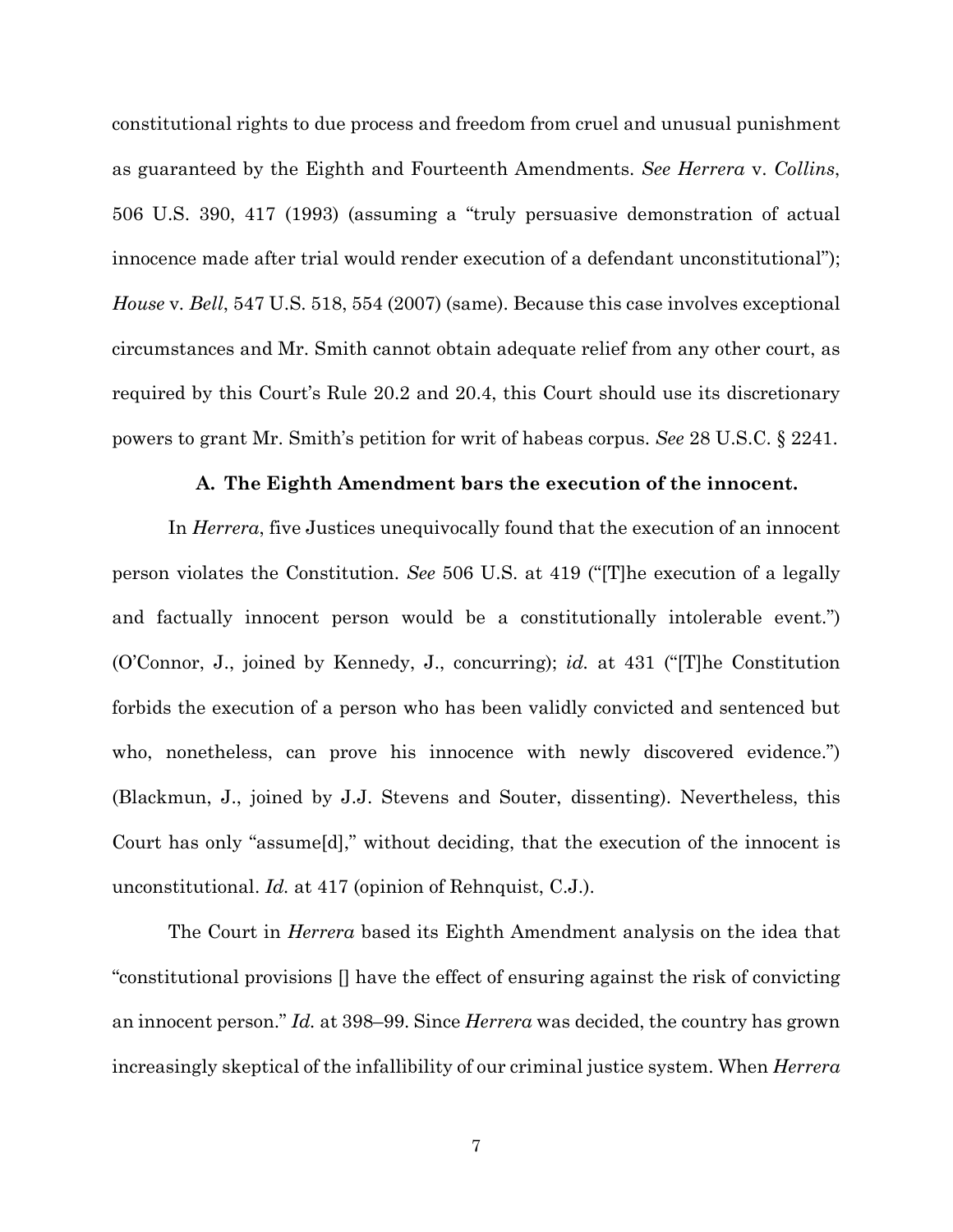was decided in 1993, the use of DNA to challenge convictions was in its early days. Today, DNA has been instrumental in exonerating 375 wrongfully convicted men and women, 21 of whom were on death row.2 In response to the public concern over the ever-increasing number of erroneous convictions, all 50 states have enacted post-conviction DNA analysis statutes. Relatedly, numerous states have abolished the death penalty or passed laws severely limiting its implementation.

These exonerations and the resulting legislative actions demonstrate the post-*Herrera* consensus that the Constitution's procedural protections are insufficient to avoid the execution of the innocent. This Court has often looked to state statutes to determine contemporary values for purposes of Eighth Amendment analysis. *See, e.g., Kennedy* v*. Louisiana*, 554 U.S. 407, 434 (2008). A consensus of state laws on the issue "is entitled to great weight." *Id*. *Herrera*'s assumptions that "our society has a high degree of confidence in criminal trials" and that existing constitutional protections "have the effect of ensuring against the risk of convicting an innocent person" are plainly contrary to the large number of recent exonerations and contemporary norms. *Herrera*, 506 U.S. at 398, 420.

Because the Court in *Herrera* assumed but did not hold that the Eighth Amendment prohibits the execution of the innocent, lower courts have not recognized such executions as constitutional violations. Given the clarity of the post-*Herrera*

<sup>2</sup> *See* Innocence Project, *DNA Exonerations in the United States* (last visited Apr. 20, 2022), https://innocenceproject.org/dna-exonerations-in-the-united-states/.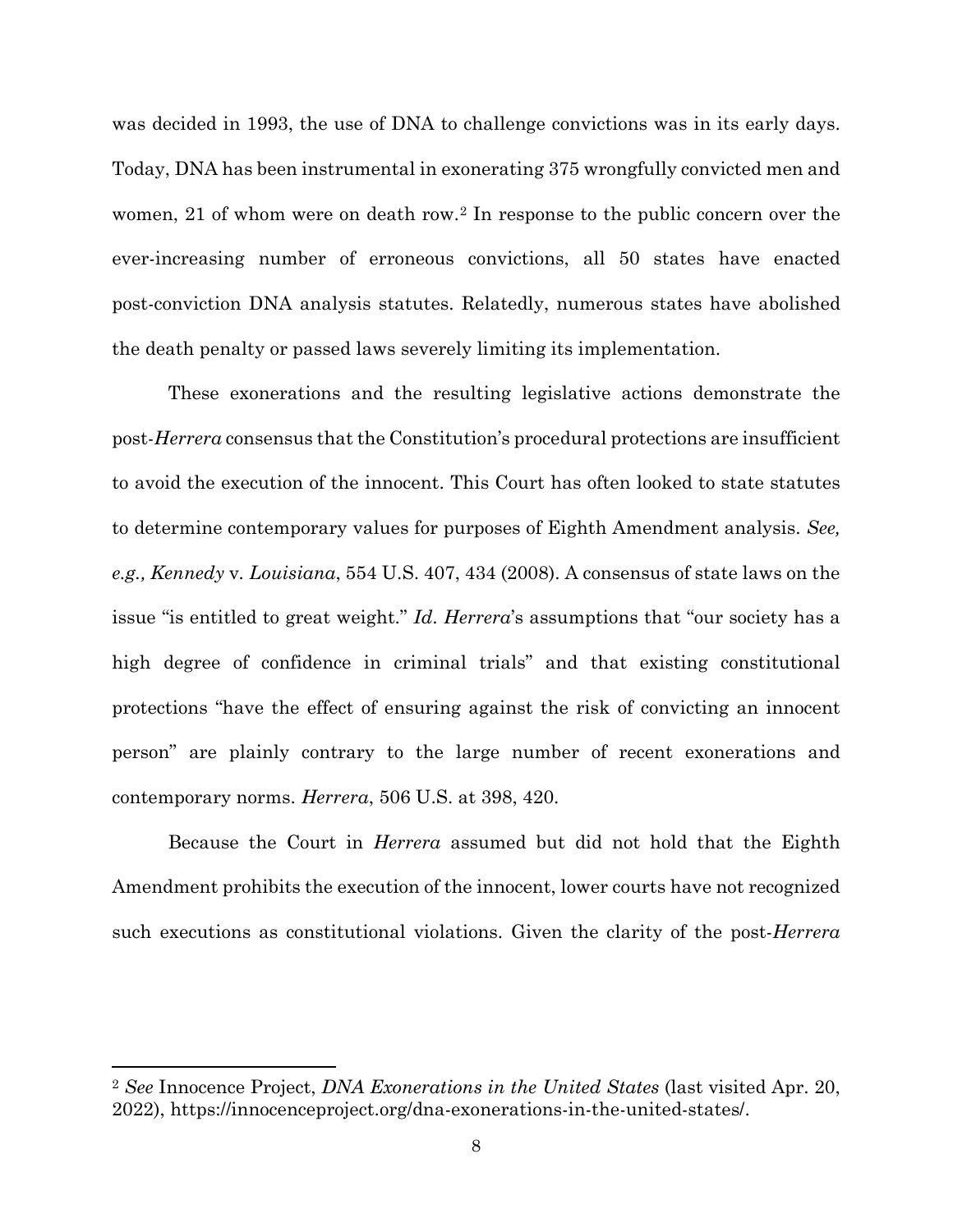consensus, the Court should recognize and hold that the Eighth Amendment prohibits the execution of the innocent.

## **B. The AEDPA requires both innocence and a constitutional violation for second or successive habeas petitions.**

AEDPA limits second or successive habeas corpus applications under section 2254 to situations in which "the factual predicate for the claim could not have been discovered previously through the exercise of due diligence" and "the facts underlying the claim, if proven and viewed in light of the evidence as a whole, would be sufficient to establish by clear and convincing evidence that, but for *constitutional error,* no reasonable factfinder would have found the applicant guilty of the underlying offense." 28 U.S.C. § 2244(b)(2)(B)(i), (ii) (emphasis added).<sup>3</sup> That is, subsection (B)(i) requires new facts, while (B)(ii) requires both actual innocence *and* constitutional error—meaning an individual who can establish new facts and actual innocence is barred from bring a second or successive habeas petition unless she can also demonstrate constitutional error.

## **C. The AEDPA prevents Mr. Smith from bringing his claim, resulting in suspension of the writ**.

Mr. Smith has produced DNA evidence that was not previously available and that establishes his innocence. This is precisely the case for which habeas relief is intended. However, the AEDPA creates a procedural barrier to relief. Because

<sup>3</sup> Separately, Section 2244(b)(2)(A) permits second or successive petitions on a showing "that the claim relies on a new rule of constitutional law, made retroactive to cases on collateral review by the Supreme Court, that was previously unavailable." This is not relevant to Mr. Smith's case.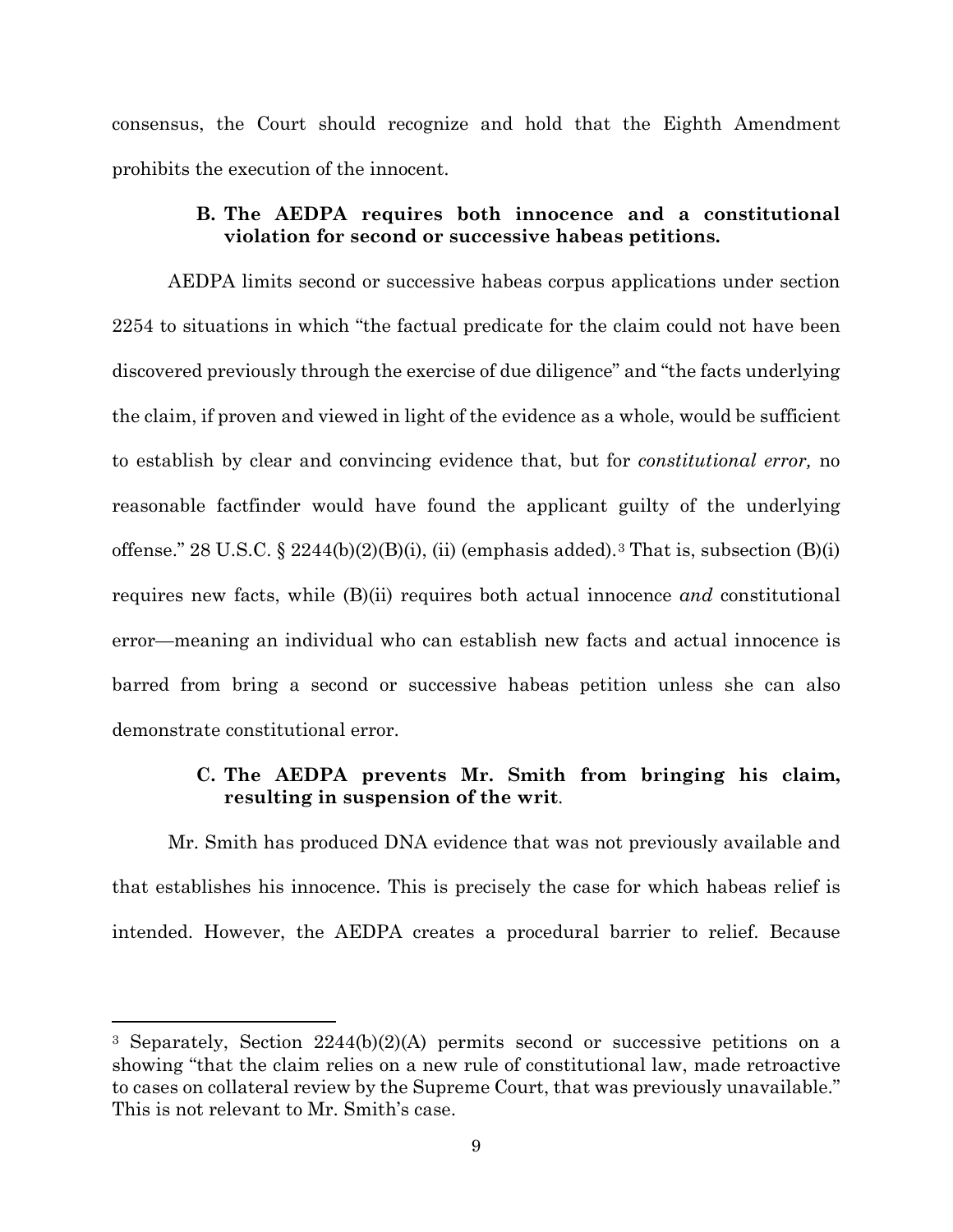$\S 2244(b)(2)(B)(ii)$  requires not only a showing of innocence but also a showing of constitutional error, Mr. Smith is out of luck. Because courts have not recognized the execution of the innocent as a constitutional violation, Mr. Smith cannot show that his execution would violate the constitution—and he is therefore barred from filing a second or successive habeas petition.

It is "uncontroversial . . . that the privilege of habeas corpus entitles the prisoner to a meaningful opportunity to demonstrate that he is being held pursuant to 'the erroneous application or interpretation' of relevant law." *Boumediene* v. *Bush*, 553 U.S. 723, 746 (2008) (quoting *INS* v. *St. Cyr*, 533 U.S. 289, 302 (2001)). This is because "[t]he Framers viewed freedom from unlawful restraint as a fundamental precept of liberty, and they understood the writ of habeas corpus as a vital instrument to secure that freedom." *Id.* at 739.

Because courts have not recognized a constitutional bar on the execution of the innocent, the AEDPA closes the courthouse door to death row inmates who (like Mr. Smith) have produced evidence establishing their innocence. So long as this is the case, the AEDPA operates to suspend the privilege of the writ of habeas corpus in violation of Article I, Section 9 of the Constitution.

### **V. MOTION FOR STAY OF EXECUTION**

Mr. Smith requests a stay of execution to permit this Court sufficient time to consider the meritorious arguments raised in this Petition for Writ of Habeas Corpus. For the reasons stated herein, Mr. Smith has met the standard warranting a stay of execution under 28 U.S.C. § 2251, 28 U.S.C. § 1651, and Supreme Court Rule 23.

10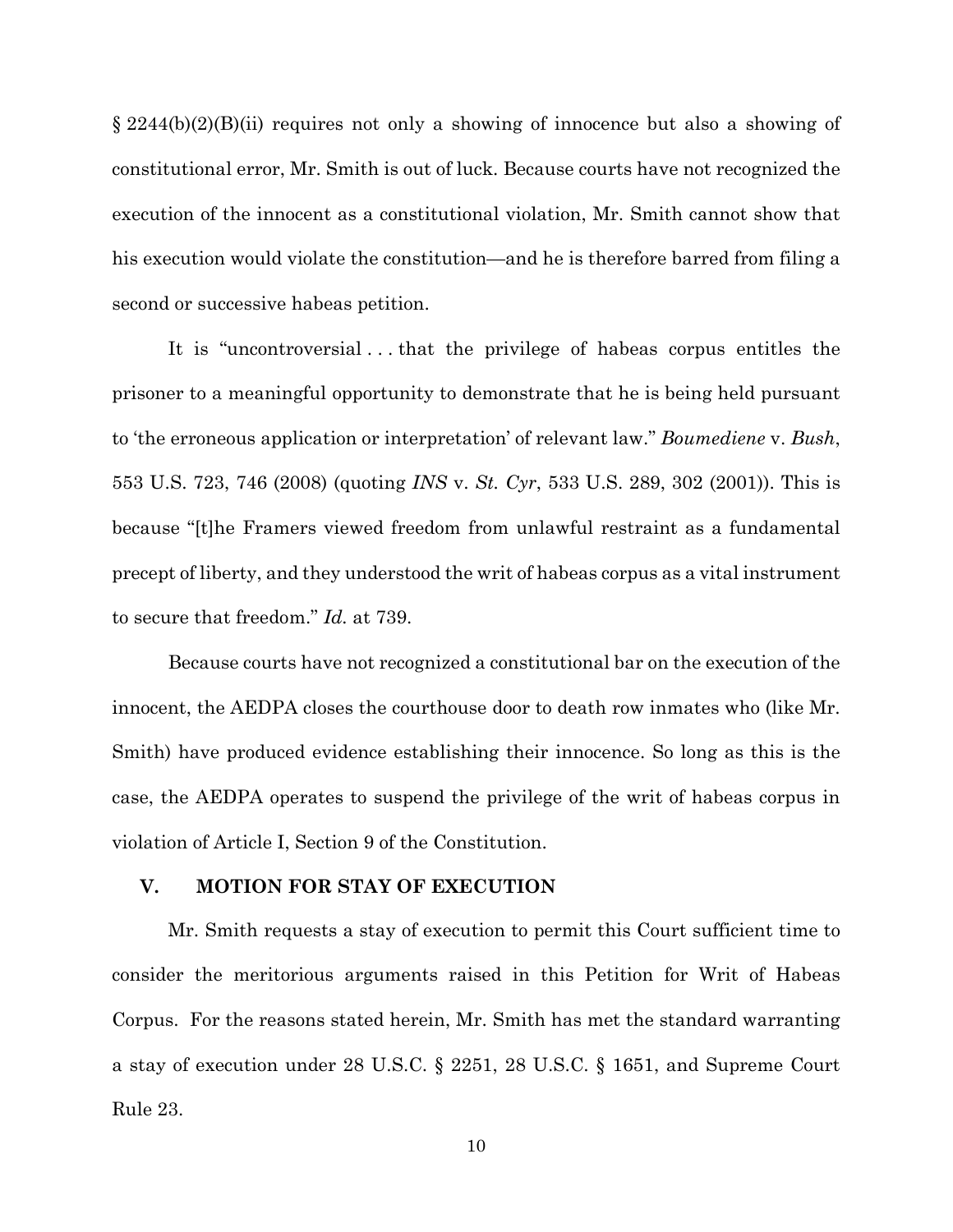This Court must consider four factors in evaluating whether to grant a stay pending appeal: "(1) whether the stay applicant has made a strong showing that he is likely to succeed on the merits; (2) whether the applicant will be irreparably injured absent a stay; (3) whether issuance of the stay will substantially injure the other parties interested in the proceeding; and (4) where the public interest lies." *Nken* v*. Holder*, 556 U.S. 418, 426 (2009); *see also Hill* v*. McDonough*, 547 U.S. 573, 584 (2006) (similar). In the present context, there must be "a reasonable probability that four members of the Court would consider the underlying issue sufficiently meritorious for the grant of certiorari . . . ." *Barefoot* v*. Estelle*, 463 U.S. 880, 895 (1983) (citation omitted).

Concerning the first requirement, there is a reasonable probability the Court will grant certiorari to review this case and answer the question presented. First, a "reasonable probability" is usually understood as describing a likelihood lower than "more likely than not[.]" *Smith* v*. Cain*, 565 U.S. 73, 75 (2012) (discussing "reasonable probability" of a different outcome in the context of *Brady* materiality). Thus, to be entitled to a stay of execution until the Court can review his petition in due course, Mr. Smith need not demonstrate a high likelihood that the Court will decide to hear his case, but only a reasonably good chance of that outcome.

Considering that the *Herrera* Court tacitly recognized that the execution of the innocent violates the Eighth Amendment, and as the post-*Herrera* consensus has only solidified this understanding, there is a reasonable probability the Court will grant certiorari to review Mr. Smith's case. It is unthinkable that, as DNA analysis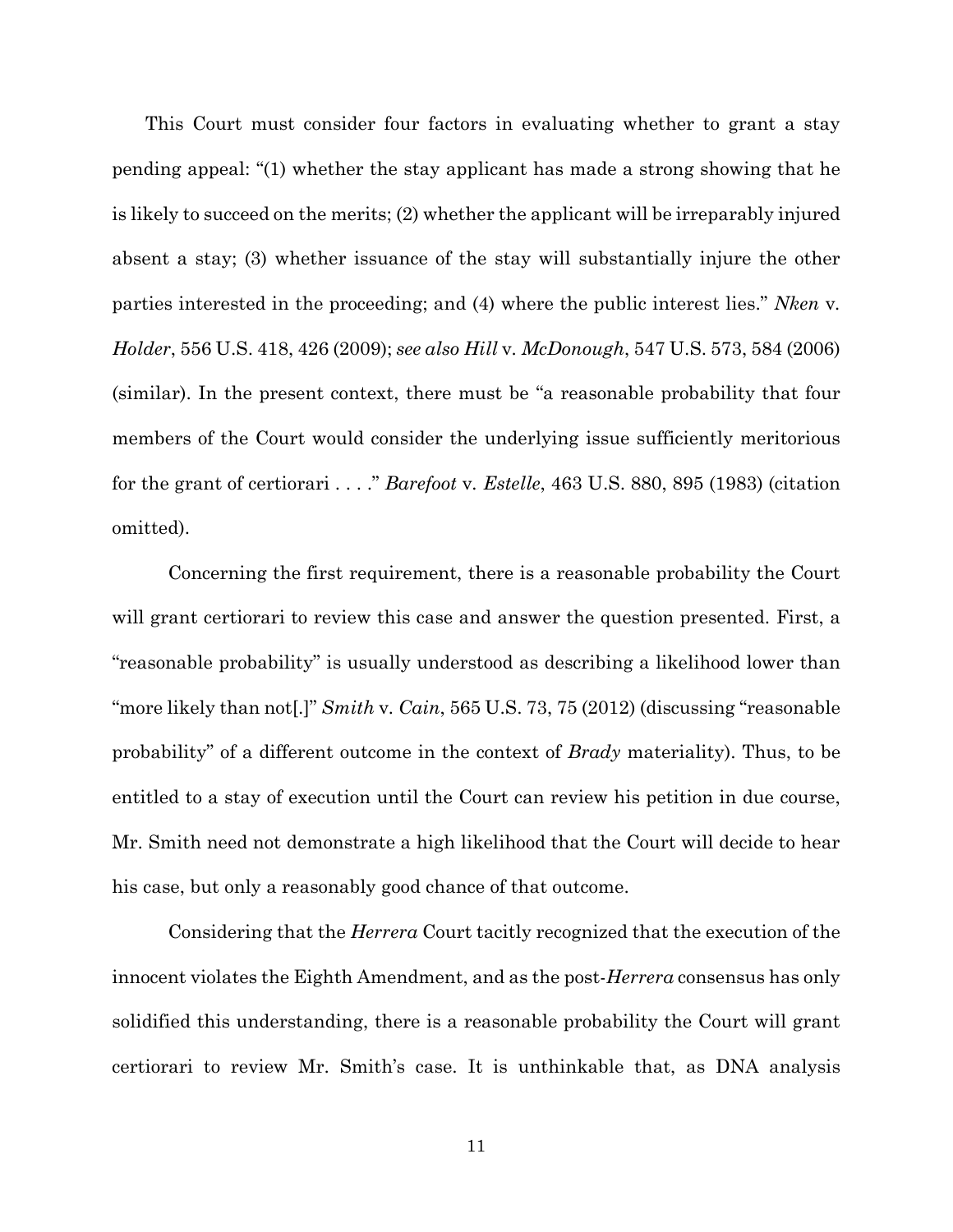continues to overturn hundreds of convictions, the Constitution would permit the state-sanctioned killing of those who can demonstrate their innocence. It is equally unthinkable that federal law could effectively suspend the writ of habeas and bar the innocent from even accessing the courtroom.

The second factor—whether the applicant will be irreparably injured absent a stay—weighs in Mr. Smith's favor. Mr. Smith will undeniably suffer irreparable harm without a stay of execution. Denying a stay risks "foreclos[ing] . . . review," which constitutes "irreparable harm." *Garrison* v*. Hudson*, 468 U.S. 1301, 1302 (1984). Allowing the state to execute Mr. Smith before proceedings have concluded will "effectively deprive this Court of jurisdiction." *Id.* A stay is generally warranted when, as here, mootness is likely to arise during the pendency of the litigation—as it will if Mr. Smith is executed April 21, 2022. *See Chafin* v*. Chafin*, 568 U.S. 165, 178 (2013); *see also Wainwright* v*. Booker*, 473 U.S. 935, 935 n.1 (1985) (Powell, J., concurring in decision to vacate stay of execution) (noting that the irreparable harm requirement "is necessarily present in capital cases").

Turning to the third factor, a stay will not substantially injure the opposing party. The relative harm to the state in terms of delaying Mr. Smith's execution is negligible. There can be no question that Mr. Smith actively avoided delay. This is not a case where a death row prisoner is bringing a last-minute motion for stay of execution as a tactical step. *See Gomez* v*. U.S. Dist. Court*, 503 U.S. 653, 654 (1992) (per curiam) (noting that the balancing of the parties' interests should include considering whether a stay application is last-minute or otherwise manipulative of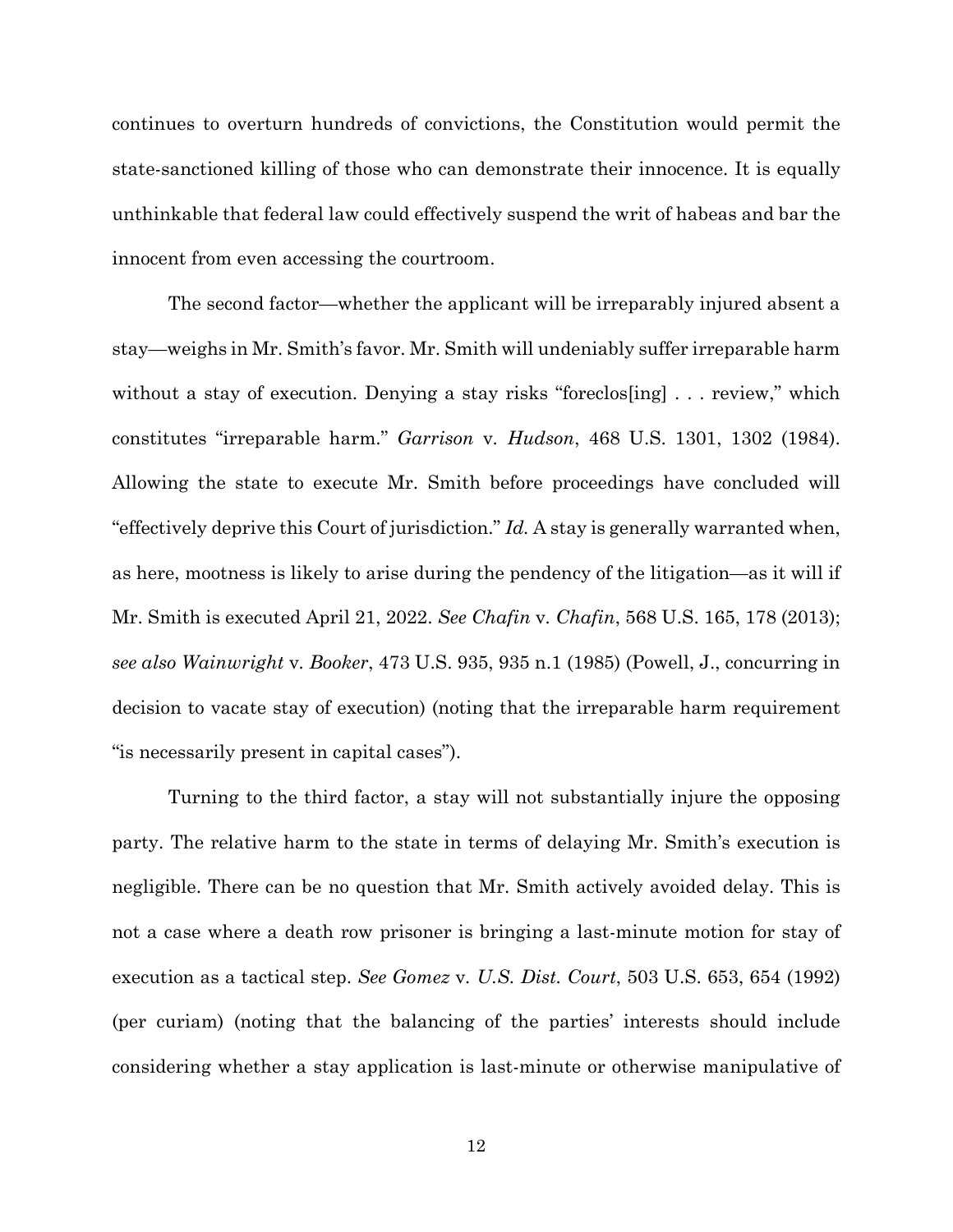the habeas process). Mr. Smith has pursued this issue diligently. Indeed, the procedural underpinnings of this petition were brought as expeditiously as possible.

Finally, the community as a whole will suffer harm if no stay is granted. The public interest is not served by executing Mr. Smith before he has the opportunity to avail himself of the legal process to challenge the legality of his sentence. "[I]t is always in the public interest to prevent the violation of a party's constitutional rights." *In re Ohio Execution Protocol*, 860 F.3d 881, 901 (6th Cir. 2017) (cleaned up). Indeed, allowing government misconduct to go unremedied will erode the public's confidence that the court system offers a level playing field, providing a forum to redress grievous wrongs. And there is an "overwhelming public interest" in "preventing unconstitutional executions." *Bronshtein* v. *Horn*, 404 F.3d 700, 708 (3d Cir. 2005) (citation omitted). A stay of execution, in fact, will serve the strong public interest—an interest the government shares—in administering capital punishment in a manner consistent with the Constitution.

#### **VI. CONCLUSION**

WHEREFORE, this Court should order a stay of execution, order further briefing on this case, remand the case to the Middle District of Tennessee to conduct and evidentiary hearing on Smith's claim, and order any other relief just and necessary.

Respectfully submitted this 20th day of April, 2022.

AMY D. HARWELL Assistant Chief, Capital Habeas Unit \*Counsel of Record

KATHERINE M. DIX Assistant Federal Defender